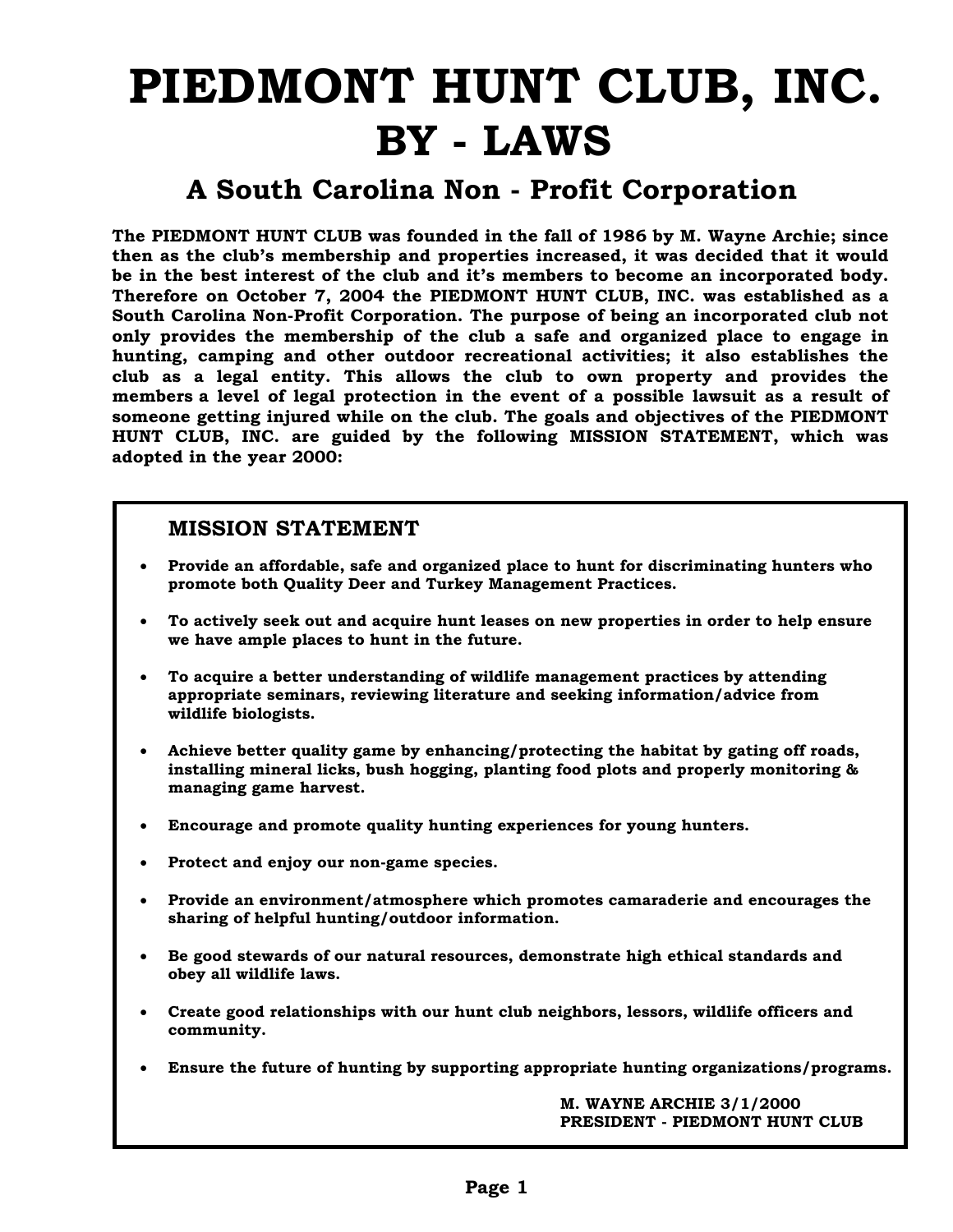**The following are the BY-LAWS of the PIEDMONT HUNT CLUB, INC.:** 

**1. As used in these BY-LAWS, the term "PIEDMONT HUNT CLUB, INC." shall mean the non-profit corporation.** 

**2. As used in these BY-LAWS, the term "BOARD MEMBERS/OFFICERS" shall mean the BOARD OF DIRECTORS of the PIEDMONT HUNT CLUB, INC. and is synonymous with the OFFICERS of the PIEDMONT HUNT CLUB, INC.** 

**3. The PIEDMONT HUNT CLUB, INC. is the successor to the PIEDMONT HUNT CLUB, an unincorporated association. Membership in the PIEDMONT HUNT CLUB, INC. consists of all members who have paid annual dues or members whose membership dues have been waived or members who have been given a gratis membership.** 

**4. The Corporation is incorporated as a Non-Profit Corporation under the laws of the State of South Carolina.** 

**5. The "BOARD MEMBERS/OFFICERS" shall consist of the PRESIDENT, VICE-PRESIDENT & SECRETARY/TREASURER and shall serve as permanent BOARD MEMBERS of the Corporation as long as they remain OFFICERS of the PIEDMONT HUNT CLUB, INC. The three (3) BOARD MEMBERS/OFFICERS are as follows:** 

| <b>PRESIDENT:</b>           | <b>M. Wayne Archie</b> |
|-----------------------------|------------------------|
| <b>VICE-PRESIDENT:</b>      | Darrell D. Watts       |
| <b>SECRETARY/TREASURER:</b> | Paul B. Wittfeld       |

**6. The number of BOARD MEMBERS is determined by the number of OFFICERS appointed to positions in the PIEDMONT HUNT CLUB, INC. per the guidelines of the Rules & Regulations. If more OFFICERS are required in running the PIEDMONT HUNT CLUB, INC. then the need for an increase in the same number of BOARD MEMBERS will be used. The BOARD MEMBERS will also consist of the same member who is serving as the OFFICER in their position in the PIEDMONT HUNT CLUB, INC.** 

**7. All BOARD MEMBERS/OFFICERS shall be in good standing of the PIEDMONT HUNT CLUB, INC. and can be replaced and/or removed per the guidelines of the PIEDMONT HUNT CLUB, INC. BY-LAWS and the RULES & REGULATIONS.** 

**8. The purpose of the BOARD MEMBERS/OFFICERS is to provide assistance and guidance to the PRESIDENT in making major decisions of the club. These major decisions are varied but include acquiring property, large leases, major financial expenditures and decisions regarding disciplinary issues of the club. The PRESIDENT will highly regard the input of the BOARD MEMBERS/OFFICERS but in the event of conflict in resolution, the decision of the PRESIDENT will stand and shall be final.** 

**9. The PRESIDENT or his designee shall be responsible for the day-to-day operations of the club and make related decisions in accordance with the BY-LAWS and the RULES & REGULATIONS of the PIEDMONT HUNT CLUB, INC.** 

**10. The PIEDMONT HUNT CLUB, INC. shall be responsible for all aspects of the business of the club. It will review, adopt and support both the BY-LAWS, the RULES & REGULATIONS, annual budget, annual dues, fines, number of members and leases each year.**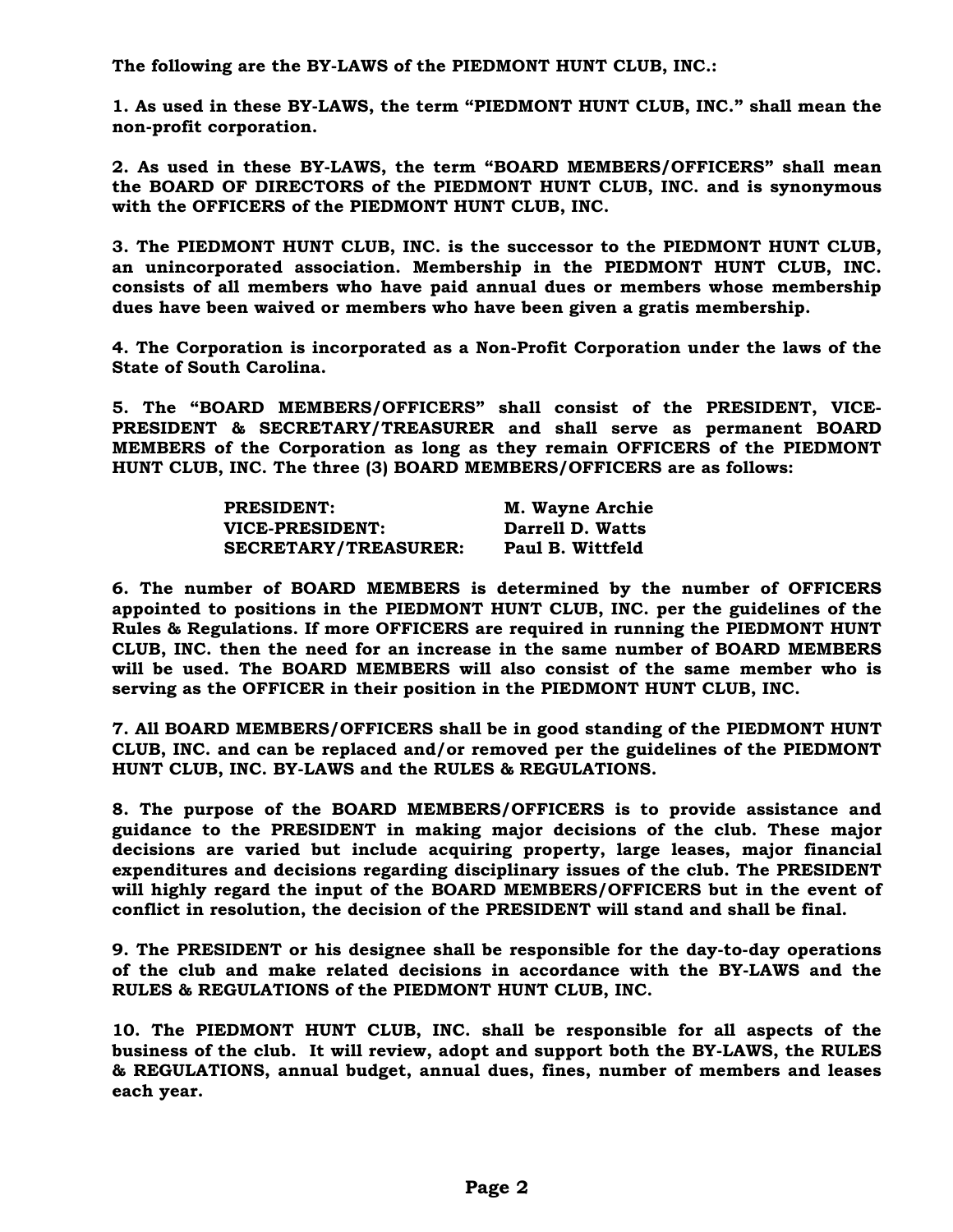**11. The SECRETARY/TREASURER will issue a Monthly Financial Statement to the BOARD MEMBERS/OFFICERS at the beginning of each month. This statement will indicate any and all revenues/expenses for the preceding month, totals to date and current membership status in regard to dues received.** 

**12. The PIEDMONT HUNT CLUB, INC. shall be responsible for purchasing or selling real or personal property or any other assets for the use and benefit of the club.** 

**13. The PIEDMONT HUNT CLUB, INC. shall be responsible for negotiating land leases or enter into any leases or contracts deem necessary to maintain and manage the operation of the club.** 

**14. The PIEDMONT HUNT CLUB, INC. may borrow money from it's members, individuals or lending institutions. The club may secure such loans with a pledge on any or all assets or property of the PIEDMONT HUNT CLUB, INC. The club may sell assets for the use and benefit of the club.** 

**15. The PIEDMONT HUNT CLUB, INC. shall maintain appropriate liability insurance for the club and shall authorize the purchase of liability insurance for the BOARD MEMBERS/OFFICERS** 

**16. The PIEDMONT HUNT CLUB, INC. shall be responsible for terminating a member or members for such reason it determines to be in the best interest of the club, with no refund of dues or any other fees.** 

**17. All dues paid by members, plus any donations, fines or other assets received by the PIEDMONT HUNT CLUB, INC. shall be the sole property of the club. The PIEDMONT HUNT CLUB, INC. shall have the sole right to disburse funds or assets to maintain and operate the club. Club members shall not have any interests in the assets or property of the club, as it is a non-profit corporation.** 

**18. In the event the PIEDMONT HUNT CLUB, INC. ceases to exist and the club dissolves, after all outstanding bills are paid, all remaining assets of the club shall be sold and the proceeds distributed equally to the members the year the club dissolved who have possessed a camp space for FIVE (5) YEARS or more.** 

**19. Members of the PIEDMONT HUNT CLUB, INC. and BOARD MEMBERS/OFFICERS may be reimbursed for legitimate expenses for any club activity or work related items as approved by the BOARD MEMBERS/OFFICERS.** 

**20. The PIEDMONT HUNT CLUB, INC. will hold a minimum of one (1) annual meeting with all BOARD MEMBERS/OFFICERS present. The PRESIDENT or his designee as situations require, may call addition meetings.** 

**21. The PIEDMONT HUNT CLUB, INC. shall hold meetings with the Work Leaders in order to receive their input on major club decisions and to define Work Leader projects. The PRESIDENT or his designee will schedule and preside over these meetings. The PRESIDENT and the other BOARD MEMBERS/OFFICERS will use this input to make decisions for the betterment of the club.** 

**22. The Membership Year of the PIEDMONT HUNT CLUB, INC. shall begin on JANUARY 1 and ends on DECEMBER 31 of the same year.**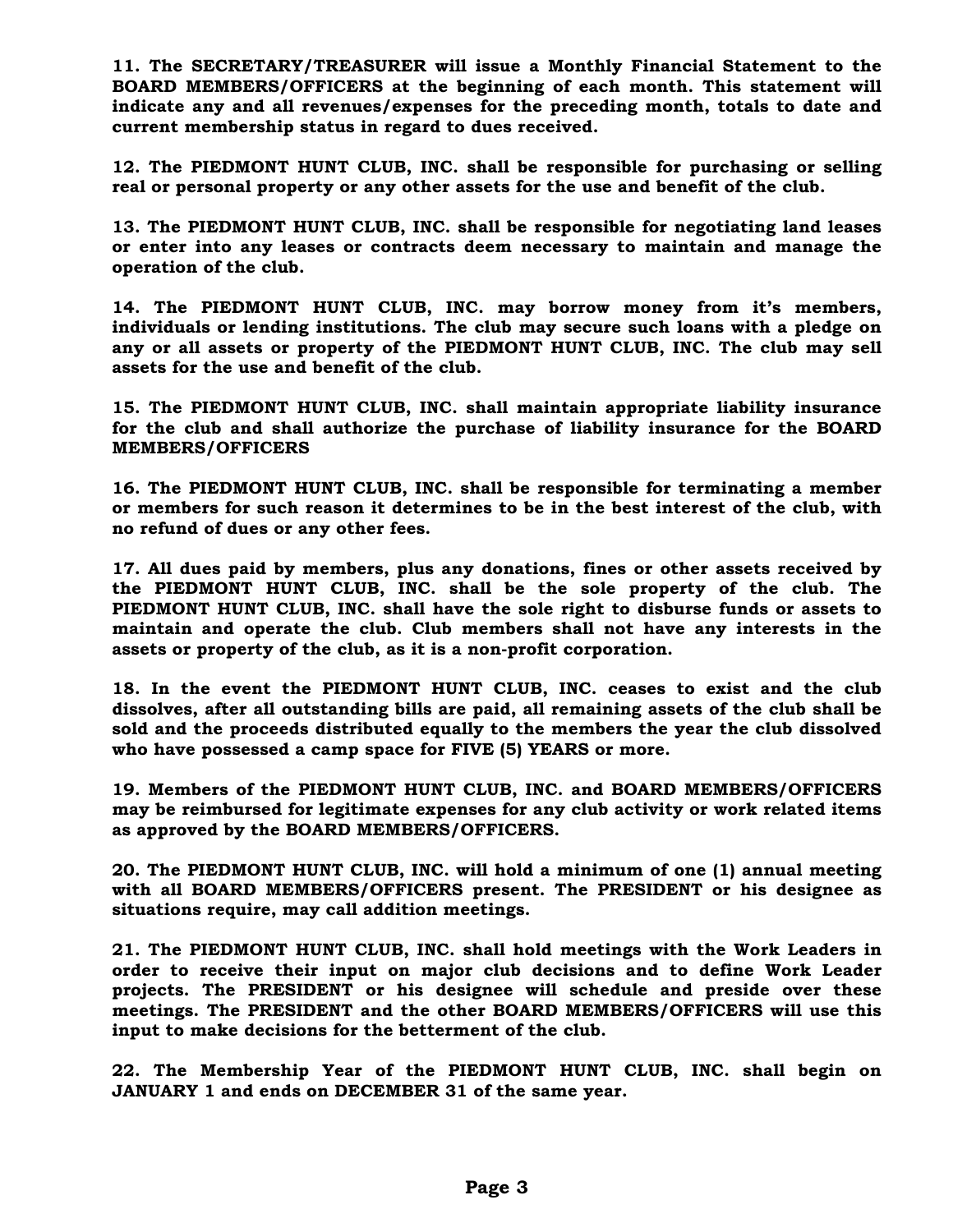**23. The three (3) BOARD MEMBERS/OFFICERS of the PIEDMONT HUNT CLUB, INC. shall be defined as follows:** 

- **a. The PRESIDENT shall hold office for life unless he resigns or dies. Upon resigning, the original PRESIDENT may appoint a successor who will serve as PRESIDENT for life unless he resigns or dies. In the event, the reigning PRESIDENT dies; the position of PRESIDENT will be succeeded by the VICE-PRESIDENT. If the VICE-PRESIDENT cannot fulfill the office of PRESIDENT, it will be succeeded by the SECRETARY/TREASURER. The PRESIDENT will be responsible for making all major decisions regarding the operation of the club and will seek and consider input from BOARD MEMBERS/OFFICERS, WORK LEADERS and MEMBERS. In the event of conflict in resolution, the decision of the PRESIDENT will stand and shall be final. These decisions are varied but include acquiring property, large leases, major financial expenditures and decisions regarding disciplinary issues of the club. As founder of the club; leader and major decision maker and due to the extra time/effort put forth in organizing/managing the club, past and present; the current PRESIDENT shall possess a gratis lifetime GUEST MEMBERSHIP and all future campsite fees waived. The PRESIDENT is a BOARD MEMBER/OFFICER, will chair and serve on the PIEDMONT HUNT CLUB, INC. BOARD.**
- **b. The VICE-PRESIDENT will be appointed by the PRESIDENT and will hold office indefinitely unless he resigns, dies, ceases to be a MEMBER, or does not perform his duties in a reliable, trustworthy and honest manner. At which time the PRESIDENT will appoint a new VICE-PRESIDENT. The VICE-PRESIDENT will be responsible for taking charge of club functions and activities in the absence of the PRESIDENT. In addition, the VICE-PRESIDENT will also take charge of club functions and activities as assigned by the PRESIDENT. The VICE-PRESIDENT will be responsible for input in making major decisions on the club. These decisions are varied but include acquiring property, large leases, major financial expenditures and decisions regarding disciplinary issues of the club. As a leader and major decision maker and due to the extra time/effort put forth in managing the club, the VICE-PRESIDENT shall possess a gratis GUEST MEMBERSHIP. This no cost membership will be in effect as long as the member holds this office. The VICE-PRESIDENT is a BOARD MEMBER/OFFICER and will serve on the PIEDMONT HUNT CLUB, INC. BOARD.**
- **c. The SECRETARY/TREASURER will be appointed by the PRESIDENT and will hold office indefinitely unless he resigns, dies, ceases to be a MEMBER, or does not perform his duties in a reliable, trustworthy and honest manner. At which time the PRESIDENT will appoint a new SECRETARY/TREASURER. The SECRETARY/TREASURER will also take charge of club functions and activities as assigned by the PRESIDENT. The SECRETARY/TREASURER will be responsible for input in making major decisions on the club. These decisions are varied but include acquiring property, large leases, major financial expenditures and decisions regarding disciplinary issues of the club. The SECRETARY/TREASURER will be the secondary contact with the LESSOR on all land leases. As a leader and major decision maker and due to the extra time/effort put forth in managing the club, the SECRETARY/TREASURER shall possess a gratis GUEST MEMBERSHIP. This no cost membership will be in effect as long as the member holds this office. The SECRETARY/TREASURER is a BOARD MEMBER/OFFICER and will serve on the PIEDMONT HUNT CLUB, INC. BOARD.**